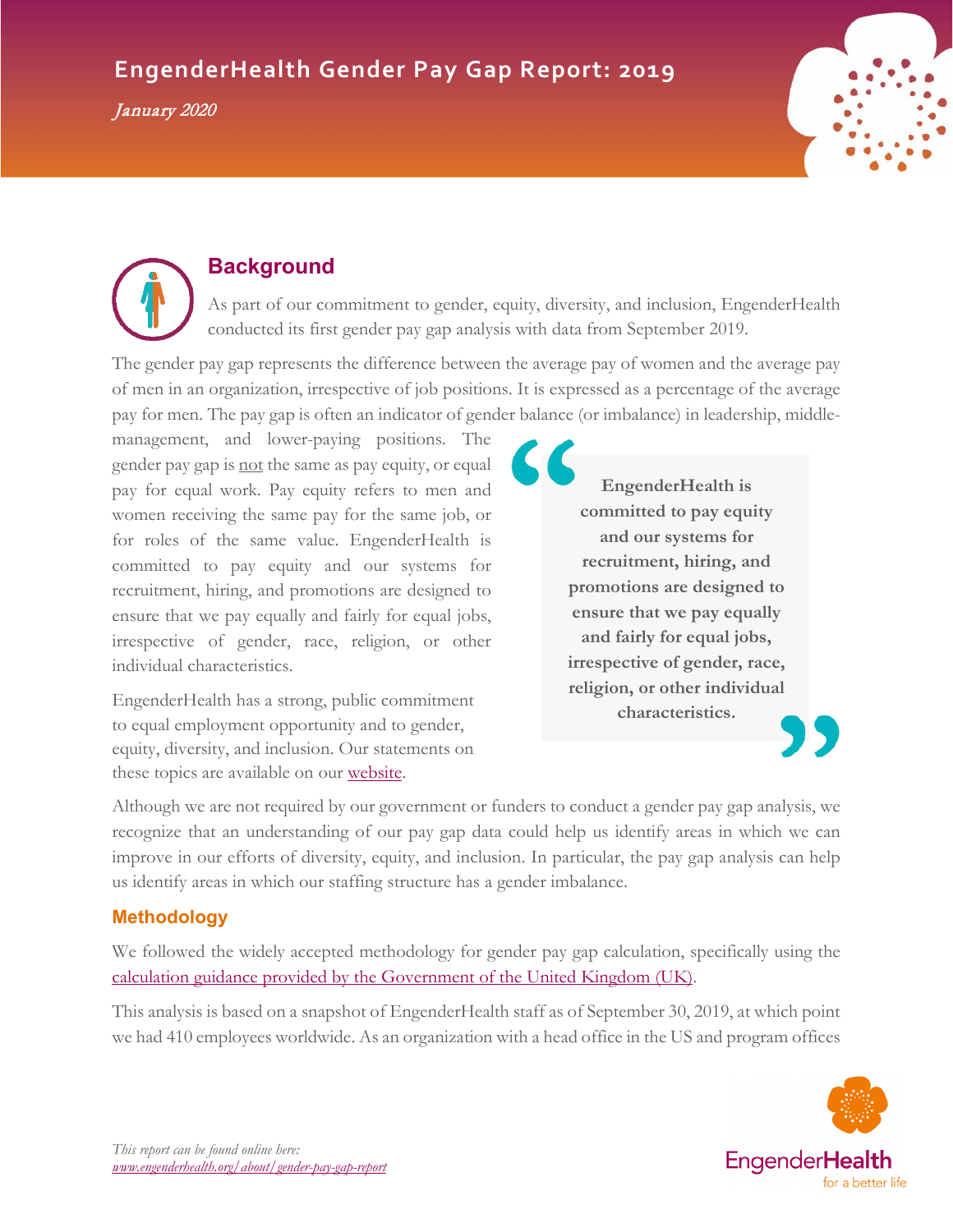in Africa and Asia, we provide results by country for each country with ten or more staff. Even this cut-off is low; small numbers of our staff in country offices allow one or two salaries to shift the mean pay gaps dramatically. For this reason, we also provide median pay gaps and the percentage of women and men in each pay quartile.

US data include two members of our US office who are based overseas (they are on the US pay scale and paid in US dollars), in addition to staff in or attached to our US head office in Washington, DC, and staff in a project office in Texas. Data from our program countries in Africa and Asia include staff who are based in those countries and paid in local currency, even if they have regional or global scopes of work.

EngenderHealth has 27 staff who are not included in the country-based analysis as the numbers per country were too small to be meaningful.



# **Results**

**Our global gender pay gap is negative, with women** 

**paid more than men.** Out of 410 global staff members at the time the data were captured, 42% were women and 58% were men (Table 1). Our CEO, two of four vice presidents, and four of seven country and regional representatives were women. Globally, our gender pay gap was negative (mean: -84%, median: -38%), reflecting more women than men (57% vs. 43%) in the upper pay quartile and more men than women (74% vs. 26%) in the lower pay quartile (Table 1).

| Global Staff ( $N = 410$ ) |                     |            |  |  |  |  |  |
|----------------------------|---------------------|------------|--|--|--|--|--|
| <b>Distribution</b>        |                     |            |  |  |  |  |  |
| Women: 174 (42%)           | Men: 236 (58%)      |            |  |  |  |  |  |
| <b>Gender Pay Gap (%)</b>  |                     |            |  |  |  |  |  |
| Mean Pay Gap: -84          | Median Pay Gap: -38 |            |  |  |  |  |  |
| <b>Pay Quartile</b>        | Women (%)           | Men $(\%)$ |  |  |  |  |  |
| Upper                      | 57                  | 43         |  |  |  |  |  |
| <b>Upper Middle</b>        | 44                  | 56         |  |  |  |  |  |
| Lower Middle               | 43                  | 57         |  |  |  |  |  |
| Lower                      | 26                  | 74         |  |  |  |  |  |

**Country-level data reveal more of the story.** Because our pay scales differ by country, and we did not standardize pay across countries (e.g., as a percentage of national median pay), it is important to review our pay gap analysis by country (Table 2).

#### **Table 1. Gender Pay Gaps for Global Staff**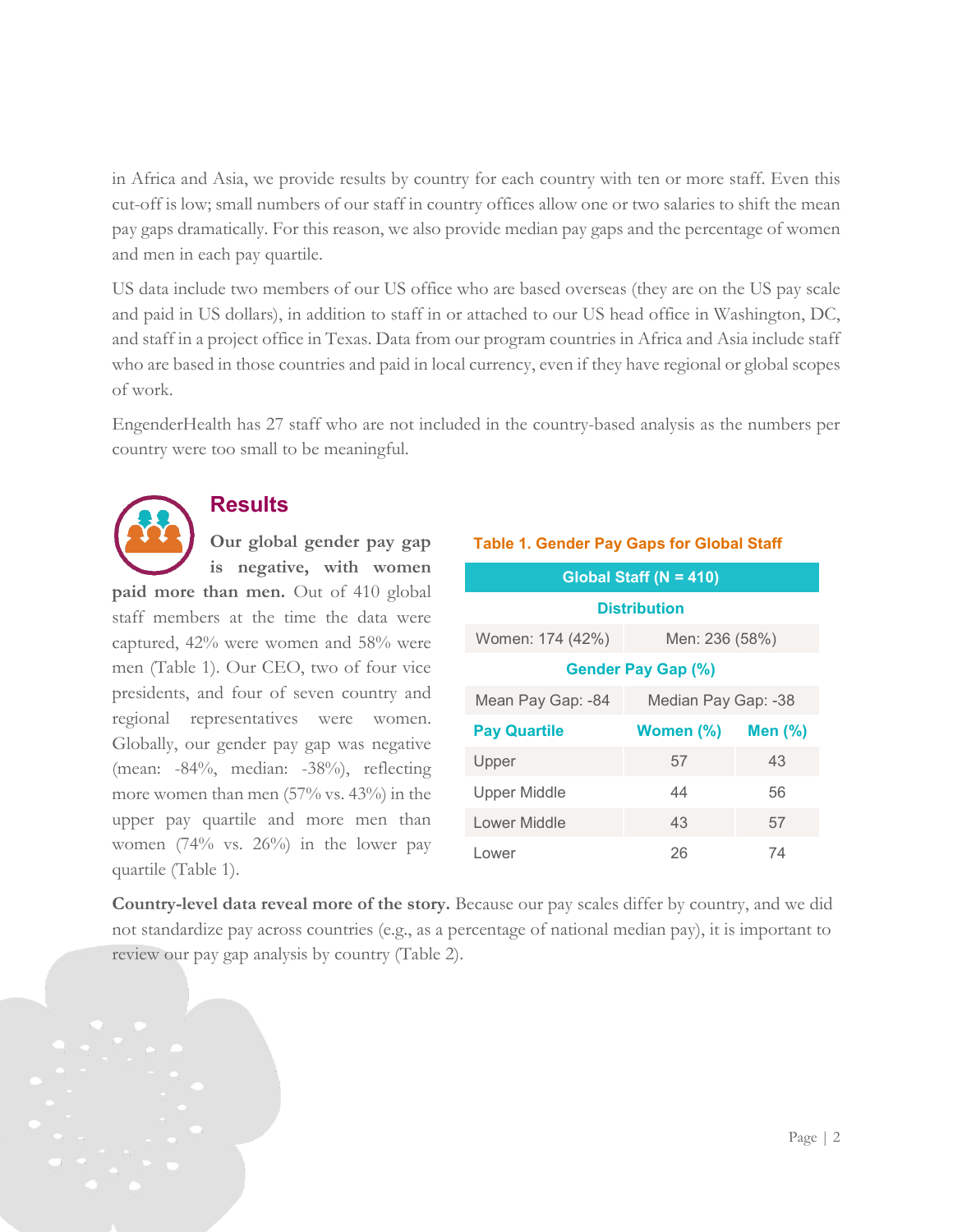# **Table 2. Gender Pay Gaps by Country**

| India Staff ( $N = 97$ )     |                     | <b>Bangladesh Staff (N = 14)</b> |                     |                     |                |  |
|------------------------------|---------------------|----------------------------------|---------------------|---------------------|----------------|--|
| <b>Distribution</b>          |                     | <b>Distribution</b>              |                     |                     |                |  |
| Women: 40                    | Men: 57             |                                  | Women: 2            | Men: 12             |                |  |
| <b>Gender Pay Gap (%)</b>    |                     | <b>Gender Pay Gap (%)</b>        |                     |                     |                |  |
| Mean Pay Gap: -21            | Median Pay Gap: -15 |                                  | Mean Pay Gap: 14    | Median Pay Gap: -20 |                |  |
| <b>Pay Quartile</b>          | Women (%)           | Men $(\%)$                       | <b>Pay Quartile</b> | Women (%)           | Men $(\%)$     |  |
| Upper                        | 45                  | 55                               | Upper               | $\mathbf 0$         | 100            |  |
| <b>Upper Middle</b>          | 62                  | 38                               | <b>Upper Middle</b> | 67                  | 33             |  |
| Lower Middle                 | 44                  | 56                               | Lower Middle        | $\overline{0}$      | 100            |  |
| Lower                        | 12                  | 88                               | Lower               | $\mathsf{O}\xspace$ | 100            |  |
| Ethiopia Staff (N = 129)     |                     | Tanzania Staff (N = 100)         |                     |                     |                |  |
| <b>Distribution</b>          |                     | <b>Distribution</b>              |                     |                     |                |  |
| Women: 37                    | Men: 92             |                                  | Women: 46           | Men: 54             |                |  |
| <b>Gender Pay Gap (%)</b>    |                     | <b>Gender Pay Gap (%)</b>        |                     |                     |                |  |
| Mean Pay Gap: 12             | Median Pay Gap: 27  |                                  | Mean Pay Gap: -23   | Median Pay Gap: -3  |                |  |
| <b>Pay Quartile</b>          | Women (%)           | <b>Men (%)</b>                   | <b>Pay Quartile</b> | Women (%)           | <b>Men (%)</b> |  |
| Upper                        | 25                  | 75                               | Upper               | 56                  | 44             |  |
| <b>Upper Middle</b>          | 22                  | 78                               | <b>Upper Middle</b> | 40                  | 60             |  |
| Lower Middle                 | 44                  | 56                               | Lower Middle        | 52                  | 48             |  |
| Lower                        | 24                  | 76                               | Lower               | 36                  | 64             |  |
| <b>Malawi Staff (N = 15)</b> |                     | US Staff ( $N = 37$ )            |                     |                     |                |  |
| <b>Distribution</b>          |                     | <b>Distribution</b>              |                     |                     |                |  |
| Women: 10                    | Men: 5              |                                  | Women: 30<br>Men: 7 |                     |                |  |
| <b>Gender Pay Gap (%)</b>    |                     | <b>Gender Pay Gap (%)</b>        |                     |                     |                |  |
| Mean Pay Gap: -62            | Median Pay Gap: -3  |                                  | Mean Pay Gap: 4     | Median Pay Gap: -2  |                |  |
| <b>Pay Quartile</b>          | Women (%)           | <b>Men (%)</b>                   | <b>Pay Quartile</b> | Women (%)           | <b>Men (%)</b> |  |
| Upper                        | 75                  | 25                               | Upper               | 80                  | 20             |  |
| <b>Upper Middle</b>          | 75                  | 25                               | <b>Upper Middle</b> | 78                  | 22             |  |
| Lower Middle                 | 75                  | 25                               | Lower Middle        | 89                  | 11             |  |
| Lower                        | 33                  | 67                               | Lower               | 78                  | 22             |  |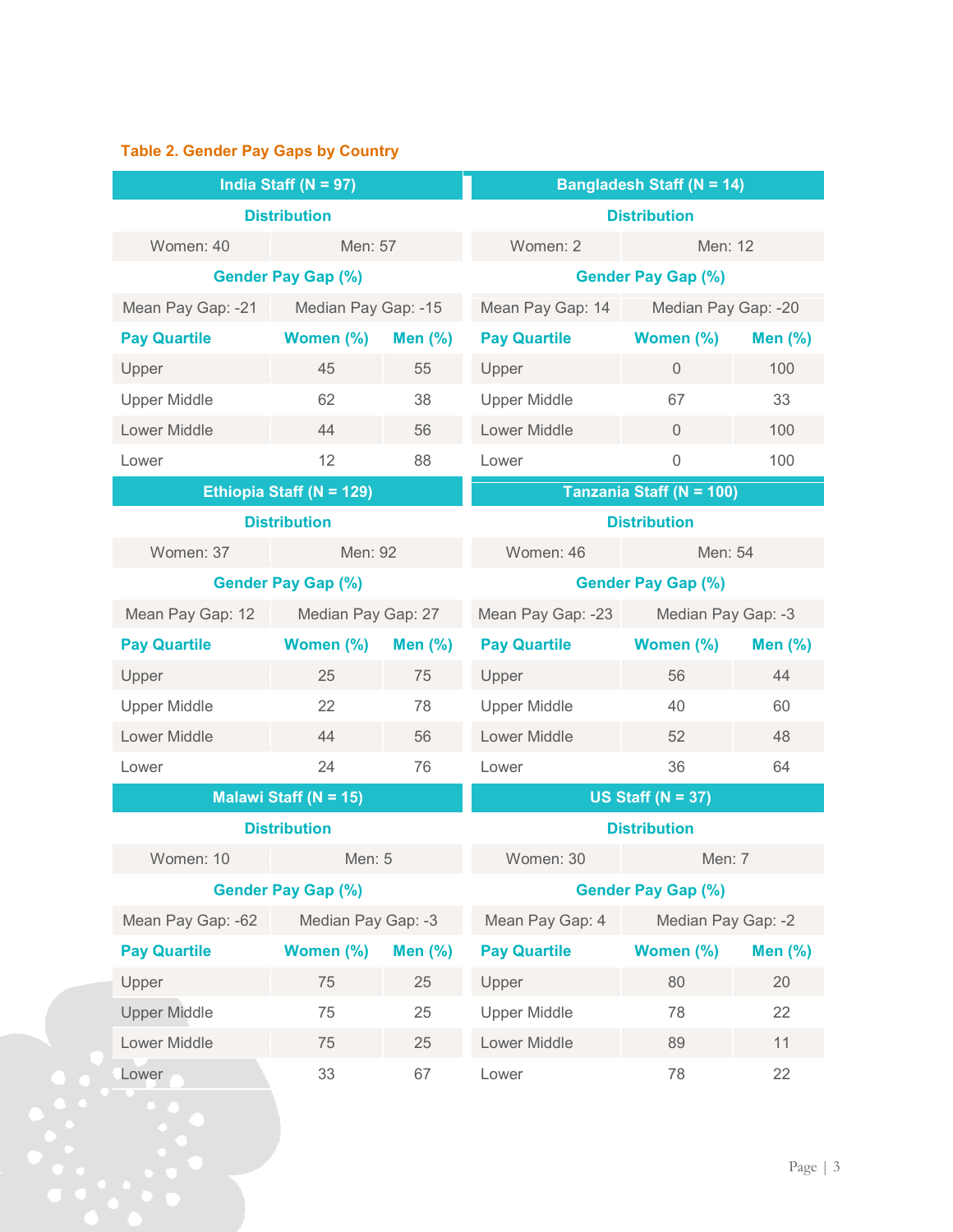### **Quartile Analysis**

Analyzing our staff by pay quartile provides a more detailed understanding of our gender pay gap at the country level. For example, quartile data for Bangladesh show that the two women on staff are in the upper middle pay quartile. This influences the median to show a negative pay gap, while the mean reflects the fact that all the highest paying leadership positions in the office are held by men. Quartile analysis for the US staff show that women are slightly more underrepresented in the lower middle and lower pay quartiles, however, it is the office where we have the greatest consistency across pay quartiles.

### **Discussion and Next Steps**

**Our gender pay gap analysis will help us fulfill our commitments to diversity, equity, and inclusion.** With staff in more than a dozen countries, we face a range of realities regarding hiring and recruitment. Regardless of country setting, however, we work hard to establish policies and systems that will promote diversity, equity, and inclusion in our organization. As shown in Table 2, our India, Bangladesh, Tanzania, Malawi, and US offices have a reverse pay gap with women being paid more than men (i.e., negative median pay gap). In only one country, Ethiopia, do we have a traditional pay gap, with men being paid more than women (i.e., positive median pay

gap) (Table 2). We can see the cause of these pay gaps in our staffing patterns. For example, in our India office, men and women are relatively balanced in the upper pay quartile, but in the lowest pay quartile there are more men than women; therefore, we were not surprised to see the negative pay gap.

As an organization committed to sexual and reproductive health and rights and gender equality, working broadly in the "women's health" space, our reverse pay gaps did not raise flags for our leadership team. In fact, we see these results as both a reflection of

**Regardless of country setting … we work hard to establish policies and systems that will promote diversity, equity, and inclusion in our organization.**

our success in hiring, supporting, and retaining women in leadership positions and as a contribution to improvements in the (traditional) national pay gaps present in all the countries where we have staff. However, we are also cognizant of our commitment to equality: we are not aiming to have only women serving in leadership positions, and any median pay gap over 15% in either direction is receiving our attention. These data are a snapshot in time with annual analysis, we will be able to see how our hiring, mentoring, and retention of staff at all levels of our organization influence our gender pay gap. In the